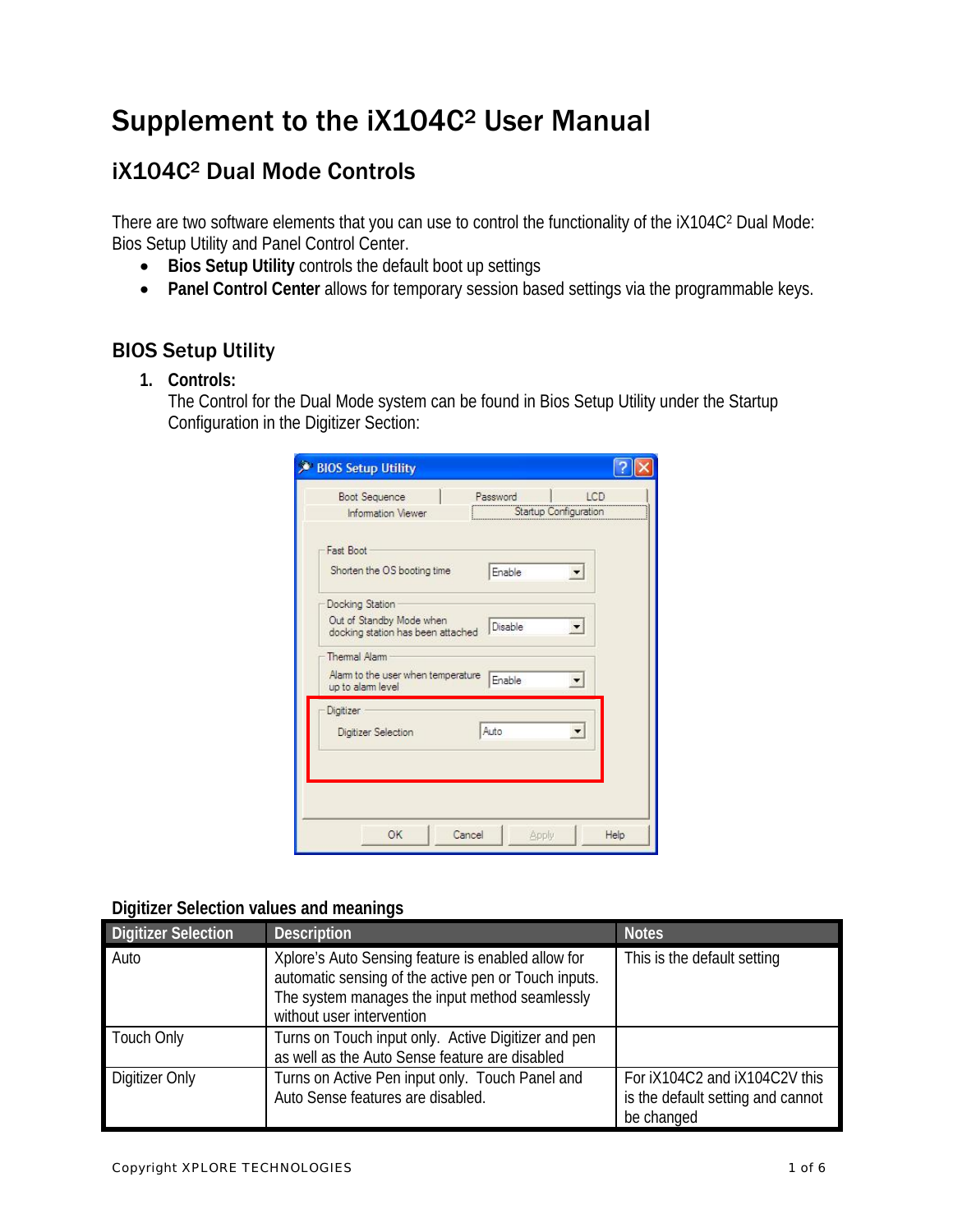#### **2. Security:**

To allow or disallow User control of the input method use the Bios Setup Utility Supervisor password.

| <b>Password Setting</b>      | <b>Description</b>                                             | <b>Notes</b>                                                           |
|------------------------------|----------------------------------------------------------------|------------------------------------------------------------------------|
| No passwords set             | Control can be changed by<br>anvone                            | This control is not controlled by Windows<br>User groups               |
| Supervisor password set only | Control can be only changed by<br>entering Supervisor password | The password will be prompted prior to<br>Bios Setup Utility will open |
| User Password set            | Controls are disabled                                          | Only the supervisor can change digitizer<br>controls                   |

#### 3. **Changing values:**

Anytime the value is changed the Bios Setup Utility will prompt for the unit to be rebooted when the OK button is clicked. It is strongly recommended to reboot the system after changing this value.

This value will now be the default input mode.

### Panel Control Center

Panel Control Center allows for temporary, session-based changes to iX104C2 Dual Mode unit functions. Upon a reboot or a restart of the system these settings are lost and the default value set in BIOS SETUP UTILITY are restored.

By default these controls are not set by Panel Control Center and will need to set by the Administrator account of the tablet. (Any user that has administrator rights). The functions will be dependent on the value set in the Bios Setup Utility.

To setup, click on Panel Control Center (triangle icon in the System Tray)

- > Click on the configure button
- > Click the Change Button next to the P Key desired and
- > Choose Predefined Function as shown below

| <b>Panel Control Center</b>  |                                                                                                                                                                                  |                  |
|------------------------------|----------------------------------------------------------------------------------------------------------------------------------------------------------------------------------|------------------|
|                              |                                                                                                                                                                                  |                  |
| Launch<br><b>Button</b>      | P1<br>Step 2/2 Start a pre-defined function<br>Function selection:                                                                                                               |                  |
| Pen                          | Menu<br>Internet Explorer<br>Open mail                                                                                                                                           |                  |
| Screen<br><b>Orientation</b> | Increase speaker volume<br>Decrease speaker volume<br>Turn speaker on or off<br>Change screen orientation<br>Digitizer selection<br>Change video output<br>Digitizer calibration |                  |
| Default                      | (Multimedia)Play/Pause<br>(Multimedia)Stop/Eject<br>(Multimedia)Previous track<br>(Multimedia)Next track<br><b>Undock</b>                                                        | Finish<br>Cancel |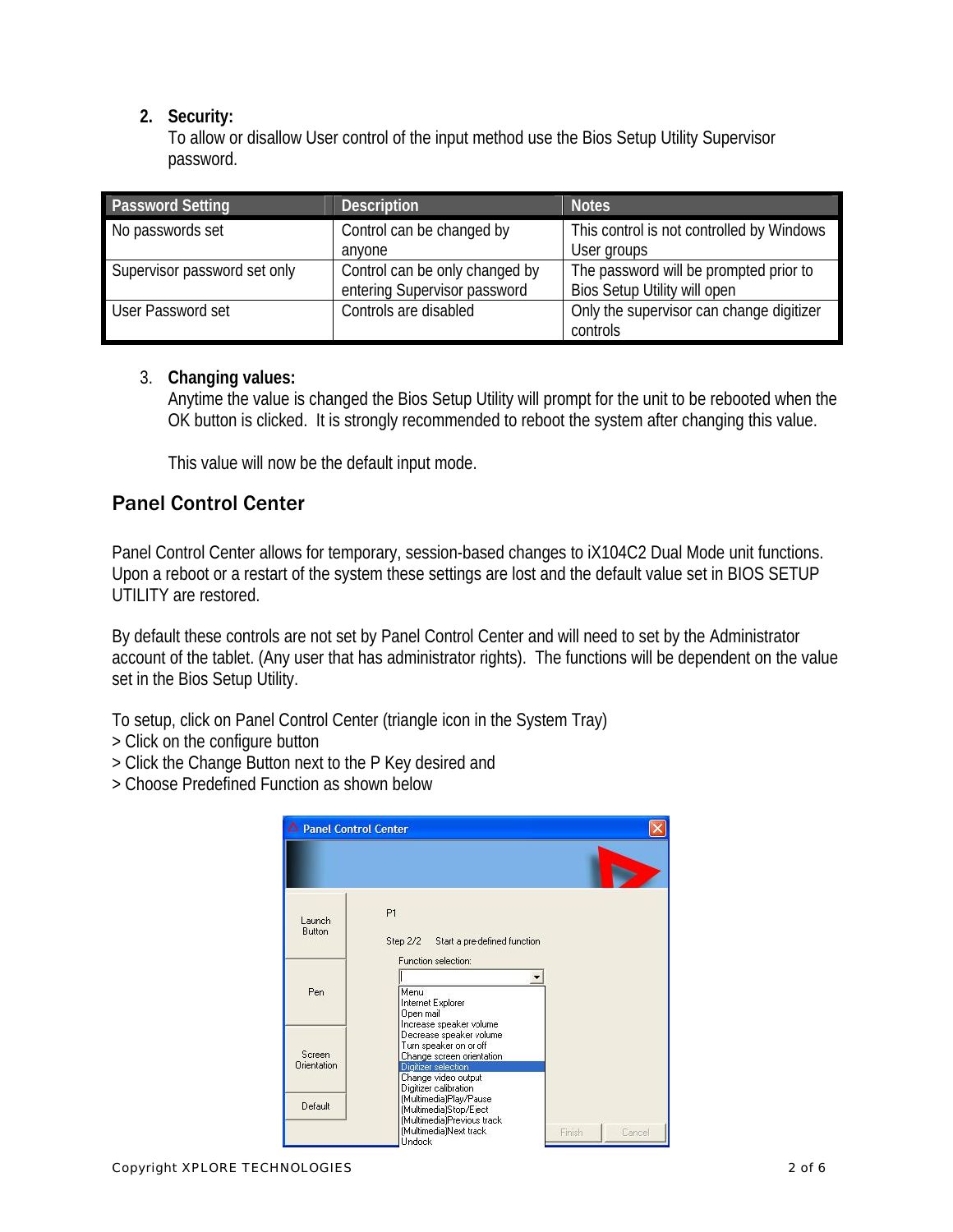There are two pre-defined functions; **Digitizer Selection** and **Touch Panel Toggle**.

| <b>Pre-Define Function</b> | <b>Description</b>                                                                                                               |
|----------------------------|----------------------------------------------------------------------------------------------------------------------------------|
| <b>Digitizer Selection</b> | This will toggle from AUTO to Digitizer Only to Touch Only, when Bios Setup Utility is<br>set to AUTO.                           |
| Touch Panel Toggle         | This will disable the Touch Panel if you desire to turn off the Touch input temporarily<br>when in the Touch only or Auto Modes. |

Since the above Pre-defined functions are dependent on the Bios Setup Utility, the following chart show the functions and results:

| <b>Bios Setup</b><br><b>Digitizer</b><br><b>Selection Value</b> | <b>Pre-Define Function</b>                  | <b>On-Screen Description</b><br>when key is pressed | <b>Notes</b>                                                                                                |
|-----------------------------------------------------------------|---------------------------------------------|-----------------------------------------------------|-------------------------------------------------------------------------------------------------------------|
| Digitizer Only                                                  | <b>Digitizer Selection</b>                  | Digitizer Only will display                         | Since Digitizer only is<br>selected there is no other<br>input available. Digitizer is<br>left functioning. |
|                                                                 | allande<br>Historia<br>$\frac{1}{\sqrt{2}}$ |                                                     |                                                                                                             |
|                                                                 |                                             | <b>Digitizer only</b>                               |                                                                                                             |
|                                                                 | stari                                       | ゆゆ リット 国名 じゅのじゅ                                     |                                                                                                             |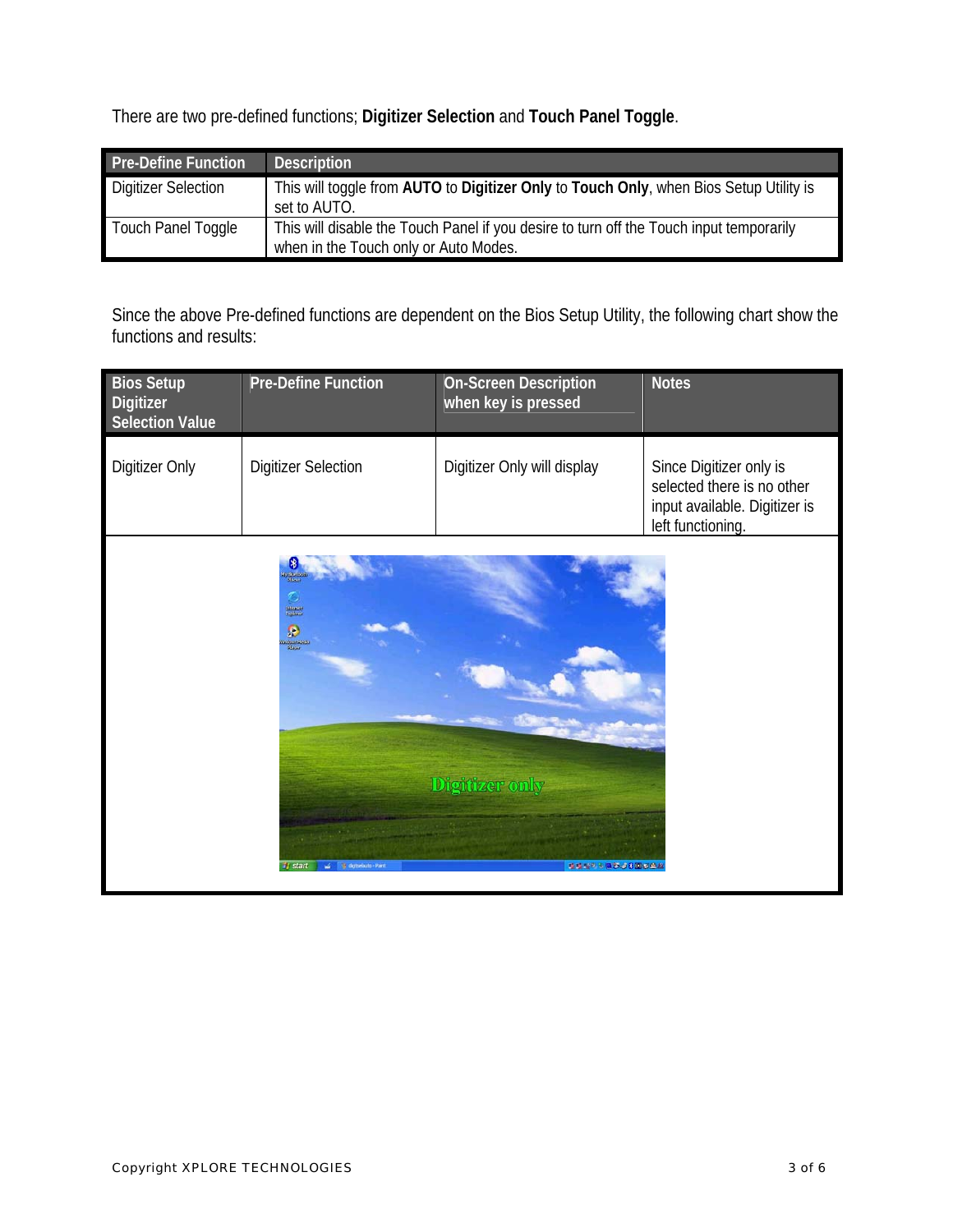| <b>Bios Setup</b><br>Digitizer<br>Selection Value | <b>Pre-Define Function</b>                                                          | <b>On-Screen Description</b><br>when key is pressed | <b>Notes</b>                         |
|---------------------------------------------------|-------------------------------------------------------------------------------------|-----------------------------------------------------|--------------------------------------|
| Digitizer Only                                    | Touch Screen Toggle                                                                 | Digitizer Only will display                         | Touch Screen is disabled<br>already. |
|                                                   | ъ<br>international<br>Anglicker<br>$\frac{1}{2}$<br>start<br>15 destudiario - Paint | Digitizer only<br>● 東京 ※ ※ ※ ※ ※ ※ ※ ※ ※ ※ ※ ※ ※    |                                      |

| <b>Bios Setup</b><br>Digitizer<br><b>Selection Value</b> | <b>Pre-Define Function</b>                                                       | <b>On-Screen Description</b><br>when key is pressed      | <b>Notes</b>                                                                                       |
|----------------------------------------------------------|----------------------------------------------------------------------------------|----------------------------------------------------------|----------------------------------------------------------------------------------------------------|
| Touch Only                                               | <b>Digitizer Selection</b>                                                       | Touch Only will display                                  | Since Touch only is selected<br>there is no other input<br>available Touch is left<br>functioning. |
|                                                          | ъ<br>alianse<br>Againse<br>$\bullet$<br><b>Samuel St</b><br><b>BSAM</b><br>start | <b>Touch Panel only</b><br>● 後半 <sup>の を</sup> 障害、38回 38 |                                                                                                    |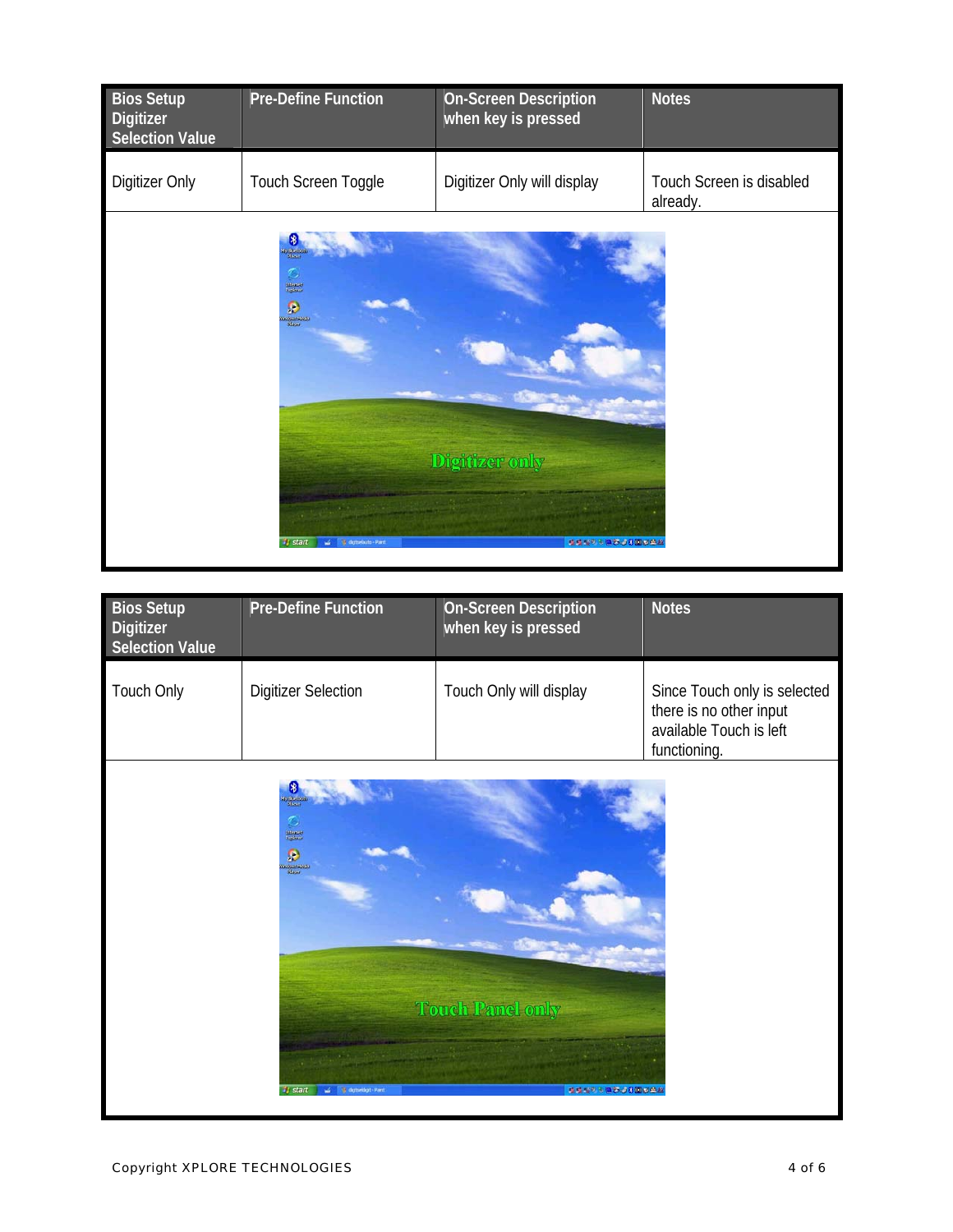| <b>Bios Setup</b><br>Digitizer<br><b>Selection Value</b> | <b>Pre-Define Function</b> | <b>On-Screen Description</b><br>when key is pressed | <b>Notes</b>                                                                                                                                                                         |
|----------------------------------------------------------|----------------------------|-----------------------------------------------------|--------------------------------------------------------------------------------------------------------------------------------------------------------------------------------------|
| <b>Touch Only</b>                                        | Touch Screen Toggle        | Touch Screen Off/On                                 | This will turn on or off the<br>Touch Screen. Note, if<br>touch screen is off and unit<br>goes into standby or<br>hibernate Touch Screen will<br>automatically be turned back<br>on. |





| <b>Bios Setup</b><br>Digitizer<br><b>Selection Value</b> | <b>Pre-Define Function</b>                                              | <b>On-Screen Description</b><br>when key is pressed | <b>Notes</b>                                                |
|----------------------------------------------------------|-------------------------------------------------------------------------|-----------------------------------------------------|-------------------------------------------------------------|
| Auto                                                     | <b>Digitizer Selection</b>                                              | Auto, Digitizer only or Touch<br>only               | This rotates through each<br>mode and displays that<br>mode |
|                                                          | <b>Signal</b><br>$\bullet$<br><b>I</b> start<br>IL PCCortunamele - Pain | Auto<br>● 多重型 3 国务局 3 国际公共总署 1101                   | B<br>tecycle IN                                             |